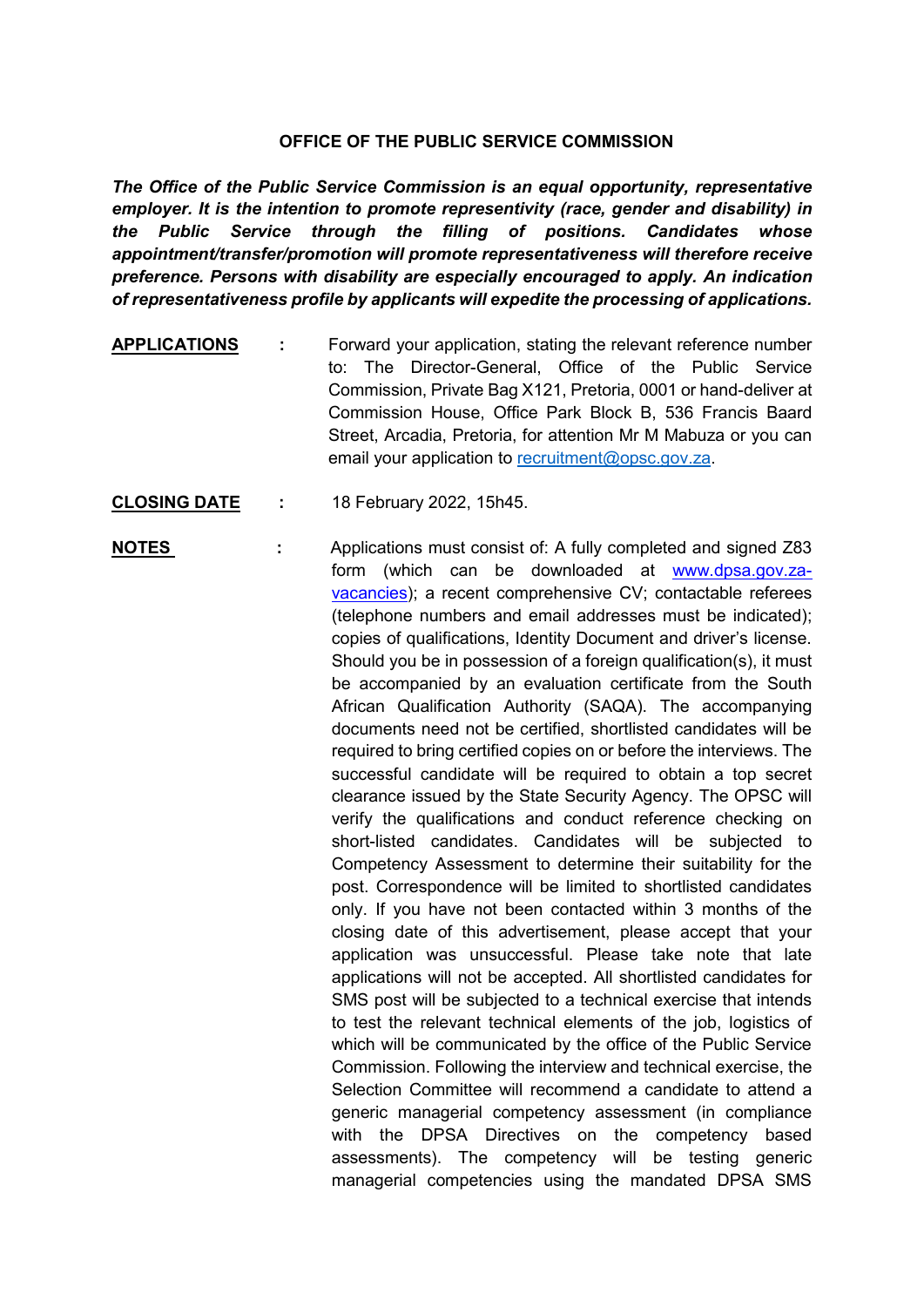competency assessment tools. A pre-entry certificate obtained from the National School of Government (NSG) is required for all SMS applications. **Applicants are advised that the old Z83 which was valid until 31 December 2020 will not be accepted. Should an individual wish to apply for a post, he/she will be required to submit the new application for employment (Z83) form which became effective on 1 January 2021 and can be downloaded at [www.dpsa.gov.za](http://www.dpsa.gov.za-vacancies/)[vacancies.](http://www.dpsa.gov.za-vacancies/) From 1 January 2021 should an application be received using incorrect applications for employment (Z83) form, it will not be considered.**

- **POST : ASSISTANT DIRECTOR: LABOUR RELATIONS REF NO: ASD/LR/01/2022**
- **SALARY :** R 382 245 per annum Level 9

## **CENTRE : PUBLIC SERVICE COMMISSION HOUSE, PRETORIA**

**REQUIREMENTS :** Ideal candidate profile: A relevant recognised three year National Diploma/Bachelor's Degree/Advance Diploma in Labour Relations, Industrial Relations and Human Resources (NQF Level 6/7) ● Minimum 3 to 5 years' experience in Labour Relations Officer of which 1 year on supervisory level ● Clear knowledge and understanding of Public Service Act, Public Service Regulations, Labour Relations Act, and Relevant MPSA Directives and Determination, Advance knowledge of Departmental Policies and Procedures, Advance knowledge in Policy Development Practices, ability to understand, interpret and apply Policy initiatives emanating from Government and linking it to Labour Relations ● Ability to work independently and as part of a team ● Ability to work under pressure and meet deadlines • Demonstrated ability to maintain objectivity ● A Valid code 08 driver's licence and a willingness to travel (with exception of disabled applicants) ● Computer skills in MS Office Suite ( Ms word, Excel, PowerPoint) ● Basic numeracy Skills, Good analytical skills, Good written and verbal communication Skills, Negotiating and influencing skills, Problem solving, decision making, interpersonal, attention to detail, assertive ● Strong conceptual thinking, ● Conduct and/or support the promotion of the CVPs ●

**DUTIES** The successful candidate will be responsible for: **the following Key Performance Areas:** Monitor and evaluate the